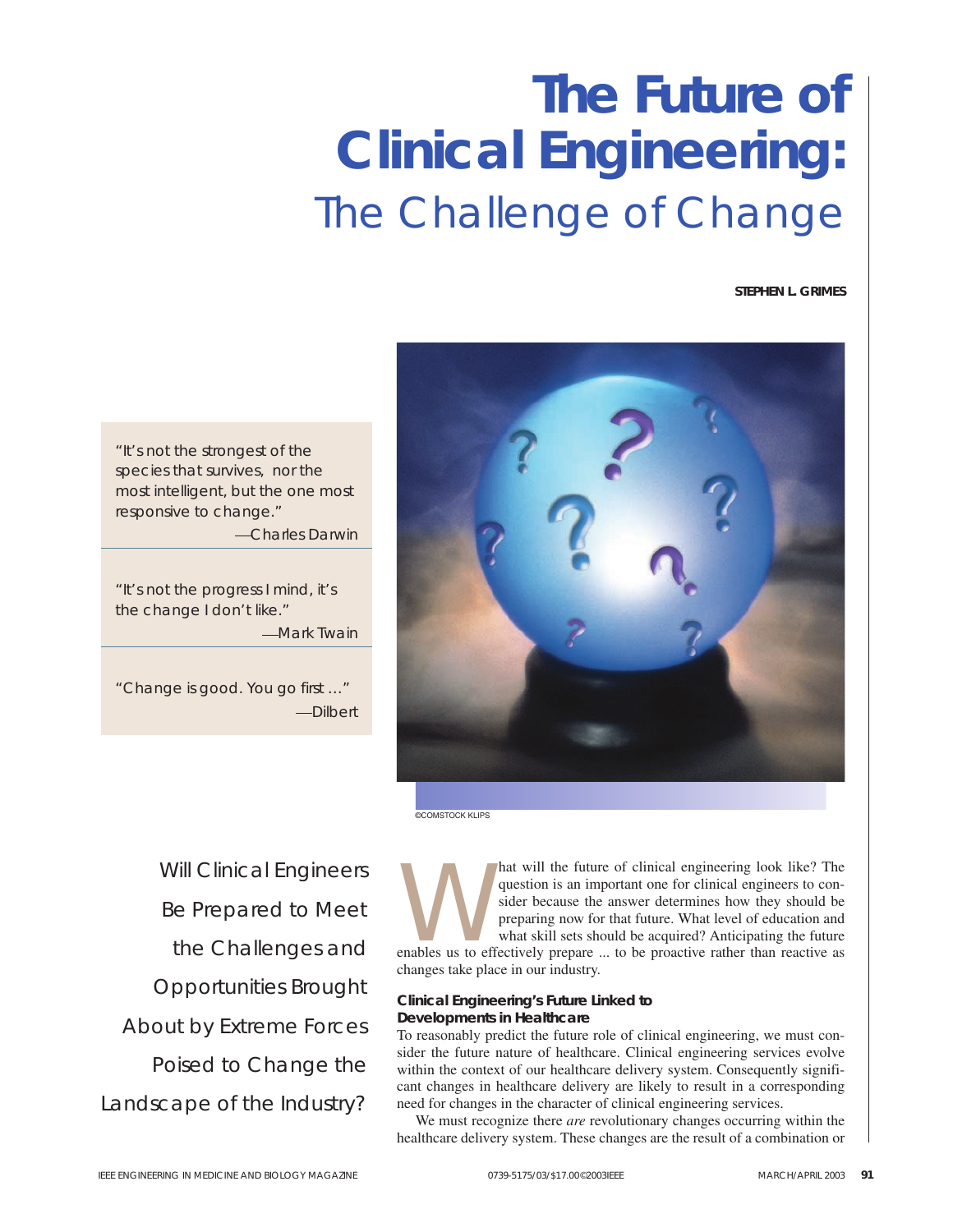confluence of technological, economic, cultural/demographic, and regulatory forces. Clinical engineering's ability to contribute or perhaps even survive professionally will depend on how effectively it adapts to the changes brought about by these forces. What follows is a brief overview of these *forces for change*.

#### **Technological Forces**

Today we have mapped the human genome. As we continue our research in this area we gain the ability to screen and identify individuals who possess genes that predispose them to certain diseases. Knowing who is predisposed to what disease will enable us to focus our preventive efforts on those most at risk. And our understanding of the genome will enable us to refine our treatments. We will have the ability to develop some treatments that target affected genes while still other treatments can

#### **WHAT IS CLINICAL ENGINEERING?**

**Clinical engineering is generally considered a specialty of the biomedical engineering profession.**

**The Whitaker Foundation (www.whitaker.org) defines biomedical engineering as** *a discipline that advances knowledge in engineering, biology and medicine, and improves human health through cross-disciplinary activities that integrate the engineering sciences with the biomedical sciences and clinical practice.*

**The American College of Clinical Engineering (ACCE) defines a clinical engineer as** *A professional who supports and advances patient care by applying engineering and management skills to healthcare technology.*

**The majority of clinical engineers work in a hospital or other healthcare provider environment. They may be employed by the healthcare provider or may be an employee of an organization that provides service to multiple healthcare providers. These clinical engineers are a part of the healthcare team along with physicians, nurses, clinicians, and other hospital staff. Their role is to insure that other team members have adequate and effective technology to insure the delivery of quality healthcare.**

**A smaller number of clinical engineers work in academic or industry settings. While not working directly in the provider environment, their focus nonetheless remains on developing services and programs to advance the effective use of technology in healthcare.**

**For additional information on clinical engineering and its future role, visit the ACCE website (www. accenet.org) and consider attending the ACCE Annual Symposium featuring the** *Future of Clinical Engineering: Technology That Enables Improved Patient Care* **being held on 14 June 2003 in Long Beach, California.**

be optimized for an individual patient based on what we know to be effective for someone of their genetic makeup.

Significant scientific developments have been occurring in the areas of micro- and nanotechnology [1]. Nanoparticle vectors are being developed to aid in drug delivery and DNA modification. Micro- and nanoscale devices are being designed to function as artificial organs and surgical instruments. Micro- and nanosensors under development can serve as probes and detectors at an organ-, tissue-, cellular-, or even molecular-scale level. These technologies are designed to be minimally invasive, minimally disruptive, and to closely mimic the body's own natural systems.

Information technology promises to play a greater role in both the business and the clinical aspects of healthcare. As a consequence of our ability to use technology to gather more data about a patient's condition, there has been a corresponding need to process that information in a way that is meaningful to the diagnostician and therapist.

The capability and availability of the integrated circuit have dramatically increased since personal computers made their appearance in the early 1980s. Over that period of time, the processing power of the computer has roughly doubled every 12 months [2]. [In 1978, Intel's 8086 processor contained the equivalent of 29,000 transistors. When introduced 22 years later, Intel's Pentium 4 contained the equivalent of 42,000,000.] While the processing capability of each new generation of computer has grown exponentially over the past 20 years, the relative cost of those systems has dropped by half in the same period. In 1981, an IBM PC with a 4.77-MHz 8088 with 64 KB of RAM and 320 KB of storage sold for about US\$3,000. A typical system in 2001 with a 2-GHz Pentium 4, 512 MB of RAM, 120 GB of storage also sold for approximately US\$3,000—but that is the equivalent of US\$1,454 in 1981 dollars.

Growing capabilities and falling cost of integrated circuits have led both to the proliferation of computers in medicine and to the widespread adoption of those integrated circuits in medical devices and systems. Incorporating these technological advancements has greatly increased the amount of diagnostic and therapeutic data these systems can collect, store, and process. Further, it is spurring the development of a broad array of experience and knowledgebased expert systems—systems that are designed to collect data and suggest diagnoses and courses of treatment based on "pre-selected rules for decision making within specialized domains of knowledge" [3]. In medical devices and systems, these advancements have had the added benefit of improving system reliability and incorporating self-diagnostic capabilities.

Connectivity is another trend that is rapidly transforming the healthcare technology landscape. The number of diagnostic, therapeutic, and expert systems being linked is on the rise. Clinical information systems are also tying into the business-oriented hospital information systems. The overall effect is synergistic, where the benefits gained from integrated systems far exceed the benefits available when the individual devices and systems are used in their stand-alone mode. Connectivity has also been advancing at another level. Networking and the Internet has the potential to bring healthcare resources to any near or remote location and to facilitate medical data and personal (voice and video) communications between a combination of patients, providers, and payors.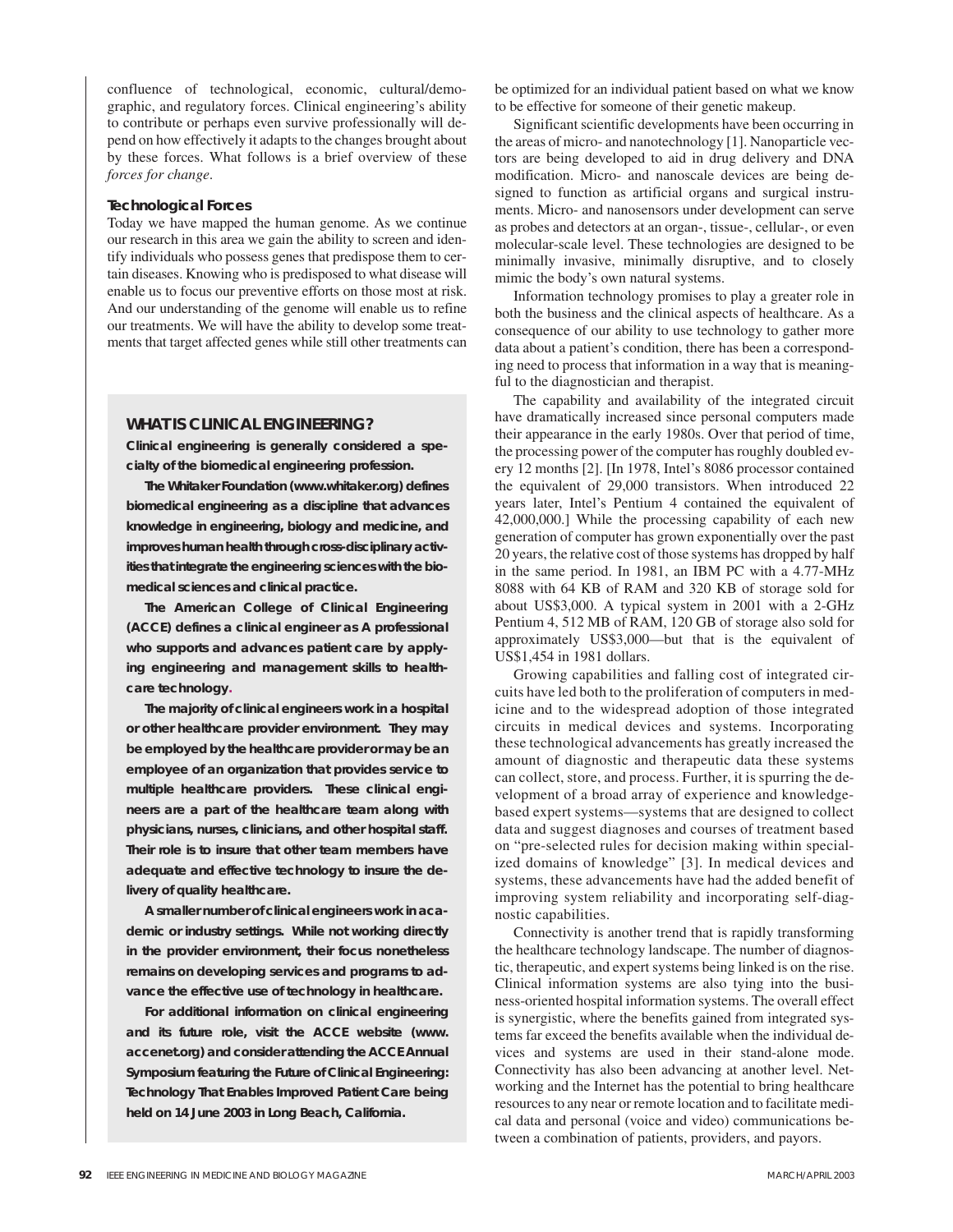### **We need to be concentrating most of our efforts on the development of a healthcare system that provides long-term treatment programs for patients with multiple, chronic diseases.**

The information technology industry is moving toward the development of what IBM calls "autonomic" systems [4], [5]. Like the involuntary nervous system that allows the human body to adjust to environmental changes, external attacks, and internal failures, future autonomic technical systems will:

- ► be self-aware
- ➤ adapt to environmental changes
- ➤ continuously adjust to optimize performance
- ➤ defend against attack
- ➤ self-repair
- ➤ exchange resources with unfamiliar systems
- ➤ communicate through open standards
- anticipate users' actions.

The use of autonomic systems will enable us to realize the benefit of increasingly complex technologies that, without their autonomic abilities, would quickly overwhelm us with their need for management and support.

We have just identified several key technological developments affecting healthcare. These have included mapping the human genome, advancements in micro- and nanotechnology, the exponential growth in information processing capacity and availability, the connectivity of technologies, and finally the introduction of autonomic systems. These are emerging medical technologies that have the potential of greatly improving the quality and availability of healthcare and doing so at a reasonable cost [6].

As powerful forces for change, these emerging technologies will likely be critical in determining the future role of clinical engineering.

#### **Economic Forces**

The U.S. healthcare industry is experiencing a financial crisis. U.S. healthcare costs have been spiraling out of control in the past ten years. In 1997, 13.5% of the U.S. Gross Domestic Product (GDP) was spent on healthcare (considerably higher than Germany, Switzerland, and France, whose spending is the next highest as a percent of their GDP at 10%) [7]. Total U.S. healthcare expenditures rose from US\$888 billion in 1993 to US\$1,425 billion in 2001. Those expenditures are expected to further grow to US\$3.1 trillion and 17.7% of the GDP by 2012 [8]. Spending on health benefits for their employees cost American companies US\$177 billion in 1990, and by 1996 the amount had soared to more than US\$252 billion (or rising at more than twice the rate of inflation) [9]. Health insurance premiums increased by 11% in 2001—the fifth straight year of rising premiums and the highest increase since 1993 [10]. Americans now spend more money on healthcare than any other nation, but their care ranks No. 37 in

quality, according to a recent World Health Organization survey of 191 countries [11].

One study reported in the *New England Journal of Medicine* found that between 19 and 24% of U.S. healthcare expenditures go for administrative costs [12]. This compares with Canada where it is estimated administrative costs represent only 11% of total expenditures and most European countries where the average is 7%.

Adoption of new technologies has significantly contributed to industry cost increases. One recent study estimated that between 1998 and 2002, new medical technology contributed 19% of the increases in inpatient healthcare spending [13]. Another recent study conducted by University of California, Berkeley researchers on the true total cost of ownership (TCO) for computer-based systems calculated that TCO the first three years after acquisition now represents between 3.6 to 18.5 times the initial purchase cost of hardware and software [14]. The same study suggests that "a third to half of TCO is recovering from or preparing against failures." Without innovative design (e.g., autonomic systems) and careful management, the disproportionate relationship between the initial purchase and on-going support costs will only increase as new and more complex technologies are adopted.

Clearly these trends cannot continue if we are to have a healthy economy and a first-rate healthcare industry. We must find a means of reducing costs for the level of healthcare we are receiving, or if we cannot reduce these costs, we must be prepared to adjust our expectations and settle for the level of care we can afford.

#### **Demographic/Cultural Forces**

The United States is undergoing significant cultural and demographic changes that will have an important impact on the healthcare industry. Within the next decade, the "baby-boomers" will begin reaching the age of retirement. Between 2011 and 2030, the number of Americans age 65 and older will jump from 13% to over 20% of the total U.S. population [15]. As this group reaches 65, they can look forward to the prospect of living much longer lives than previous generations due to advancements in medical science and technology. Due to the aging population, there is a growing shift from acute, episodic care to care for chronic conditions [16]. 100 million Americans are now treated for chronic conditions. Of these, 100 million, 40% have multiple chronic conditions [17]. Today, the medical care costs of people with chronic diseases account for more than 60% of the nation's medical care costs [18]. By the year 2020, 157 million Americans will have a chronic condition and 80% of the country's total medical care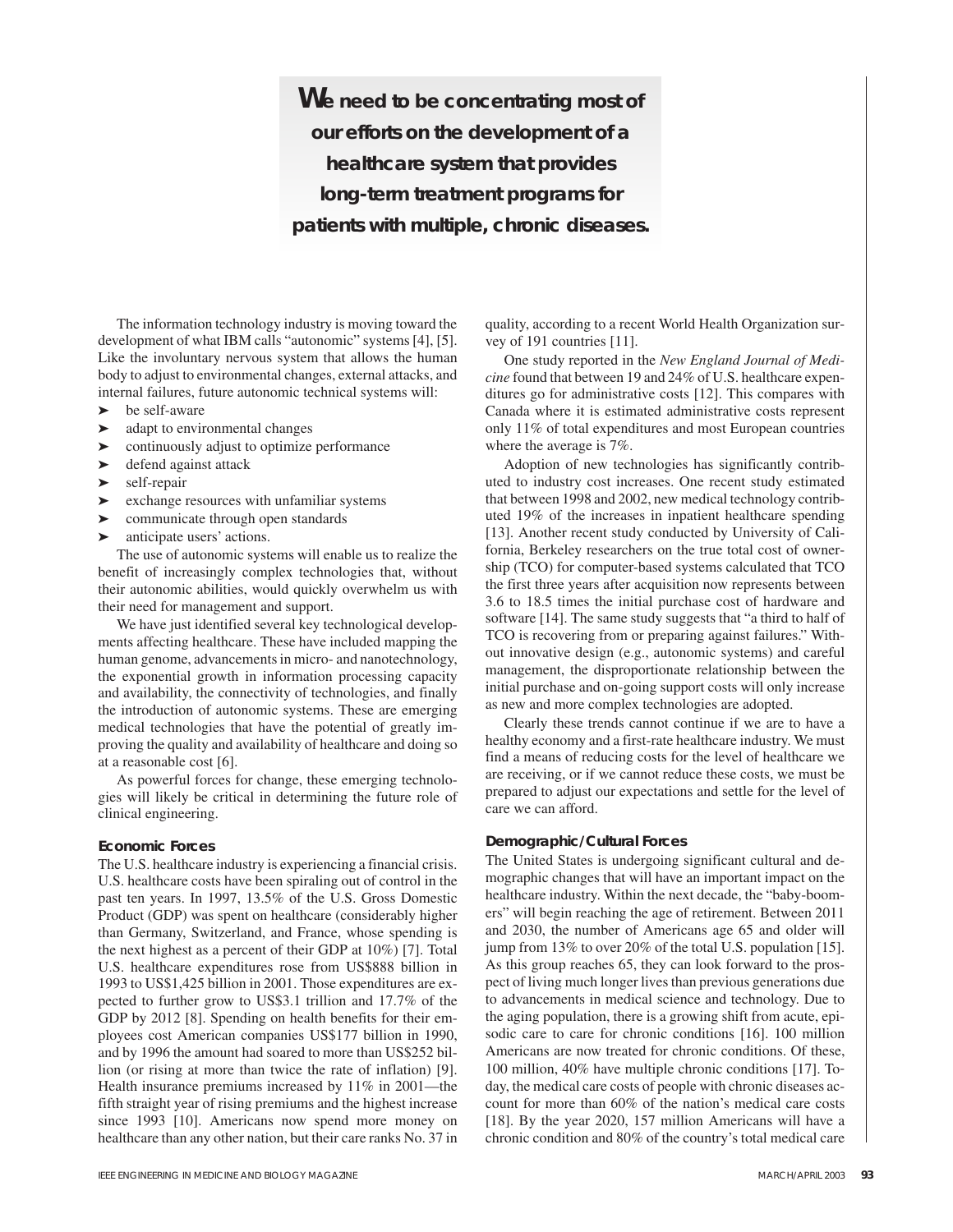spending will be associated with treatment of these individuals [19]. As a consequence of these trends, we need to be concentrating most of our efforts on the development of a healthcare system that provides long-term treatment programs for patients with multiple, chronic diseases.

Given their exposure to advances in technology and the Internet, today's consumers are better informed and have higher expectations regarding healthcare quality and availability than any previous generation. These consumers will demand that industry and government work together to insure that quality healthcare is readily available at a reasonable cost. As the U.S. population looks forward to a longer lifespan and the prospect of long-term treatment for chronic diseases, the availability of effective and affordable healthcare becomes a critical *quality of life* issue.

#### **Regulatory Forces**

In recent years, issues related to healthcare quality and costs have led to government and industry initiatives directed at improving the quality and availability of healthcare and at reducing its costs.

In the early 1990s a respected industry group reported to Congress that US\$73 billion per year could be saved if healthcare organizations would adopt the use of standardized data formats to exchange patient information [20]. Congress reacted by including the administrative simplification provisions in the Health Insurance Portability and Accountability Act (HIPAA) and passing this legislation in 1996 [21]. In the HIPAA legislation, the Department of Health and Human Services (HHS) was directed to develop regulations requiring healthcare organizations to adopt the use of standardized data, to insure privacy of patient-related health information, and to implement safeguards to insure the integrity, availability and confidentiality of that data. The various provisions of HIPAA were scheduled for implementation between 2002 and 2005. Adoption of these provisions should help facilitate the exchange of data between a rapidly growing array of information and biomedical technology systems.

In 2001, the Institute of Medicine (IOM) released its watershed report—*Crossing the Quality Chasm: A New Health*

System For The 21st C*entury*—that examined the state of the U.S. healthcare system [22]. That report details recommendations for the industry including a number of major recommendations on "applying advances in information technology to improve clinical and administrative processes." In fact, many of the report's main recommendations can be accomplished only through the effective integration of information and clinical or biomedical technologies. A year earlier, the IOM had released another major report—*To Err is Human: Building A Safer Health System*—which suggested as many as 98,000 Americans die annually as the result of medical errors [23]. In this report, the use of increasingly sophisticated and complex technologies is cited as a contributory factor in many of these errors. The report goes on to say that technology must be recognized as a member of the healthcare team and that among its roles are enhancing human performance and automating processes so as to remove opportunities for humans to make errors. However, system failures can occur, and where technology is employed humans must still find ways to effectively monitor the processes they automate. Both of these IOM reports have had a major impact on the healthcare industry and are very likely to influence federal legislation and industry initiatives for the foreseeable future.

In 1999, an industry-sponsored initiative called *Integrating the Healthcare Enterprise* (IHE) was launched. IHE brought together medical professionals and the healthcare information and imaging systems industry "to agree upon, document and demonstrate standards-based methods of sharing information in support of optimal patient care" [24]. The initiative was sponsored by the Radiological Society of North America (RSNA) and the Healthcare Information and Management Systems Society (HIMSS). After successful efforts in medical imaging, this program is now attempting to broaden its scope into clinical laboratory, cardiology, and other areas that would benefit from the effective integration of biomedical and information technology systems.

HIPAA, the IOM reports, and IHE represent perhaps the most significant regulatory and pseudo-regulatory initiatives impacting the adoption of technology in healthcare industry

> in current times. As we look to technology to help address healthcare's growing number of problems and issues, they will undoubtedly turn out to be only the precursor of many future initiatives.

#### **Net Impact of These Forces**

Due to forces described above, healthcare in the United States will undergo substantial changes within the next 5 to 20 years. The healthcare industry will increasingly focus on the long-term treatment of chronic conditions for an aging patient population. This population will expect high-quality care that is both readily available and reasonably priced. Technological advances will facilitate the industry's ability to meet these demands and regulatory pressures will foster better integration.



**Fig. 1 Technological, economic, regulatory, and cultural/demographic forces create a strategic inflection point for clinical engineering.**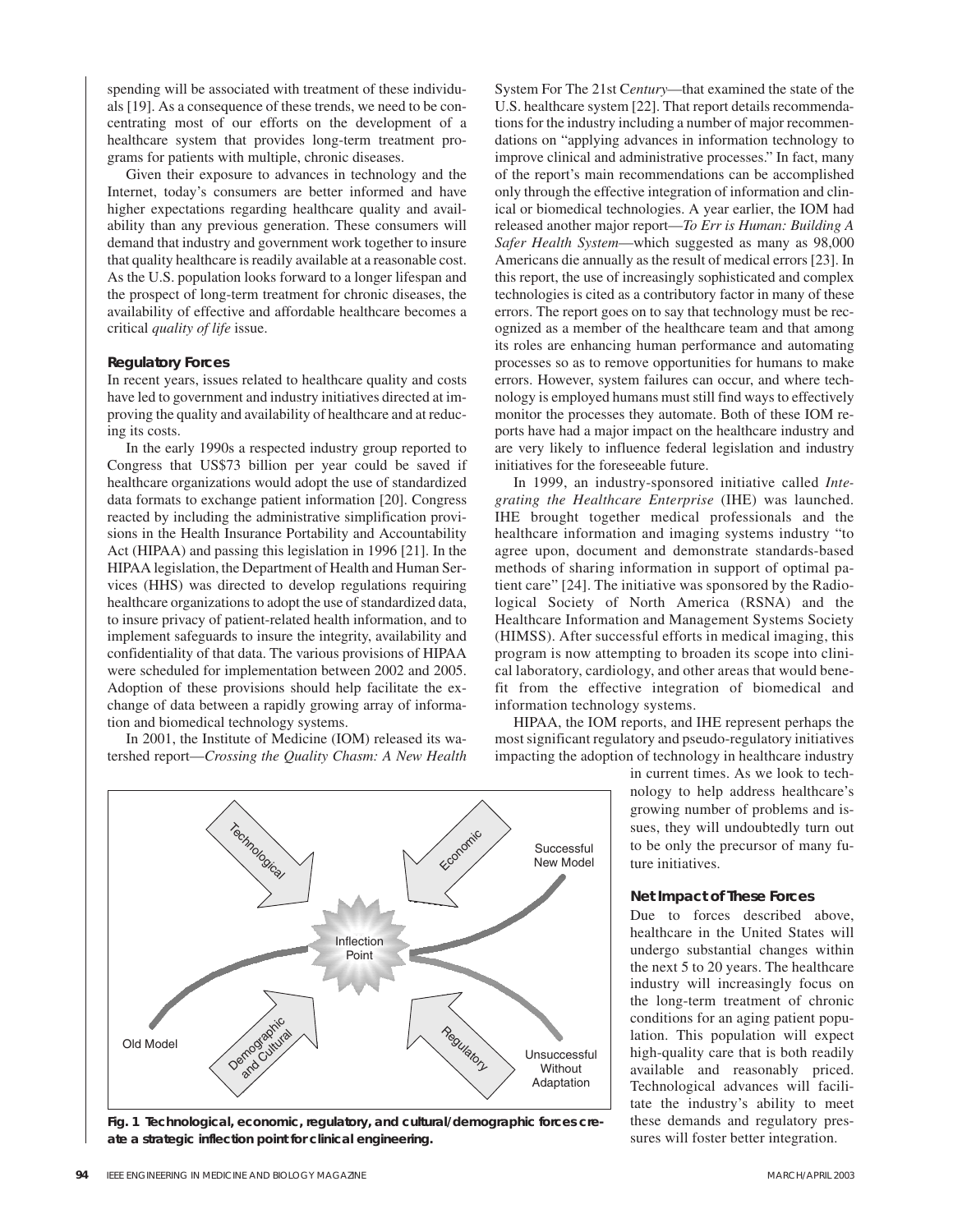**Clinical engineering programs are arriving at a strategic inflection point. The long-term viability of clinical engineering as a distinct profession and service depends on the model clinical these engineering programs adopt for the future.**

#### **A Strategic Inflection Point for Clinical Engineering**

Andrew Grove, Intel's chairman, defined *strategic inflection point* as a term that describes the time in which extreme forces forever alter the landscape of an industry, creating both opportunities and challenges [25].

In Grove's model, businesses and industries progress along at a steady, smooth fashion until hitting a subtle point where the business dynamics force a change in the curvature of that progression. At this "inflection point," the transition is so smooth and subtle that there are no obvious profound, major, or cataclysmic signs. However, depending on the actions it takes, a business will progress through the inflection point along a path to potentially unprecedented heights—or find itself going down the path toward obscurity. If a business misses the opportunity and begins the descending branch of the curve, it is exceedingly difficult to reset the progression and correct for the action not taken at the inflection point. It is therefore extremely important to anticipate and act before reaching that inflection point.

Clinical engineering programs—and perhaps the profession—are arriving at a strategic inflection point. The longterm viability of clinical engineering as a distinct profession and service depends on the model clinical engineering programs adopt for the future. Selecting the right model ensures clinical engineering's future role as a successfully productive and important element in healthcare. Selecting the wrong model will result in a declining role until whatever clinical engineering function remains is assimilated by other technical service programs.

#### **A Historical Perspective**

Clinical engineering encountered another strategic inflection point in the past. Beginning in the mid to late 1960s, hospitals began to significantly increase their adoption and use of biomedical instrumentation. In 1970, the consumer activist Ralph Nader wrote an article for *Ladies Home Journal* claiming that at least 1,200 Americans were electrocuted annually in hospitals during routine diagnostic and therapeutic procedures [26]. The Emergency Care Research Institute (ECRI), a nonprofit organization evaluating the safety and effectiveness of medical devices, reported that "a disturbing proportion of ... medical devices is demonstrably ineffective, of inferior quality, or dangerous" [27]. ECRI's reports of medical equipment quality issues along with Nader's comments on electrical safety served to raise public interest and a series of

Congressional hearings were subsequently held on medical device safety. Over the next five years the Food and Drug Administration (FDA) [Congress passed PL94 in 1976 giving the FDA the power to require medical device manufacturers to demonstrate a product's efficacy before marketing that product in the United States], the Joint Commission on Accreditation of Hospitals [JCAH, subsequently renamed Joint Commission on Accreditation of Healthcare Organizations (JCAHO)], the National Fire Protection Association (NFPA), Underwriter's Laboratories (UL), the Association for the Advancement of Medical Instrumentation (AAMI), and many states adopted standards or regulations pertaining to the design, manufacture, and/or testing of medical devices.

During this period, the combination of the rapid adoption of new technologies, rising public concerns about safety, and the promulgation of regulations resulted in the occurrence of an inflection point. This inflection point would have a significant effect on the growth of the relatively new field of clinical engineering. Very few of the nearly 7,000 U.S. hospitals had clinical engineering programs in the early 1970s. By 1975, JCAH (the largest hospital accrediting organization in the United States) had established a requirement that hospitals conduct incoming inspections of all new medical equipment and perform routine *electrical safety* testing of all medical equipment used in their facilities. When this inflection point occurred in the early 1970s, there were many opportunities for those individuals and businesses that were qualified and prepared to deliver biomedical equipment services. Larger hospitals employed clinical engineers and biomedical equipment technicians to develop and operate in-house medical equipment management programs. Smaller hospitals that could not afford to hire dedicated staff typically contracted with clinical engineering service organizations to obtain their medical equipment services.

The primary focus of clinical engineering services in the early years was on incoming and routine inspections (with an emphasis on electrical safety testing) and on repairs of biomedical equipment. While clinical engineering's role over the past 25 years has broadened, biomedical equipment inspection, electrical safety testing, and repairs still represent a substantial portion of most program efforts. Today, clinical engineering program services may include:

- ➤ Equipment management services
	- inventory management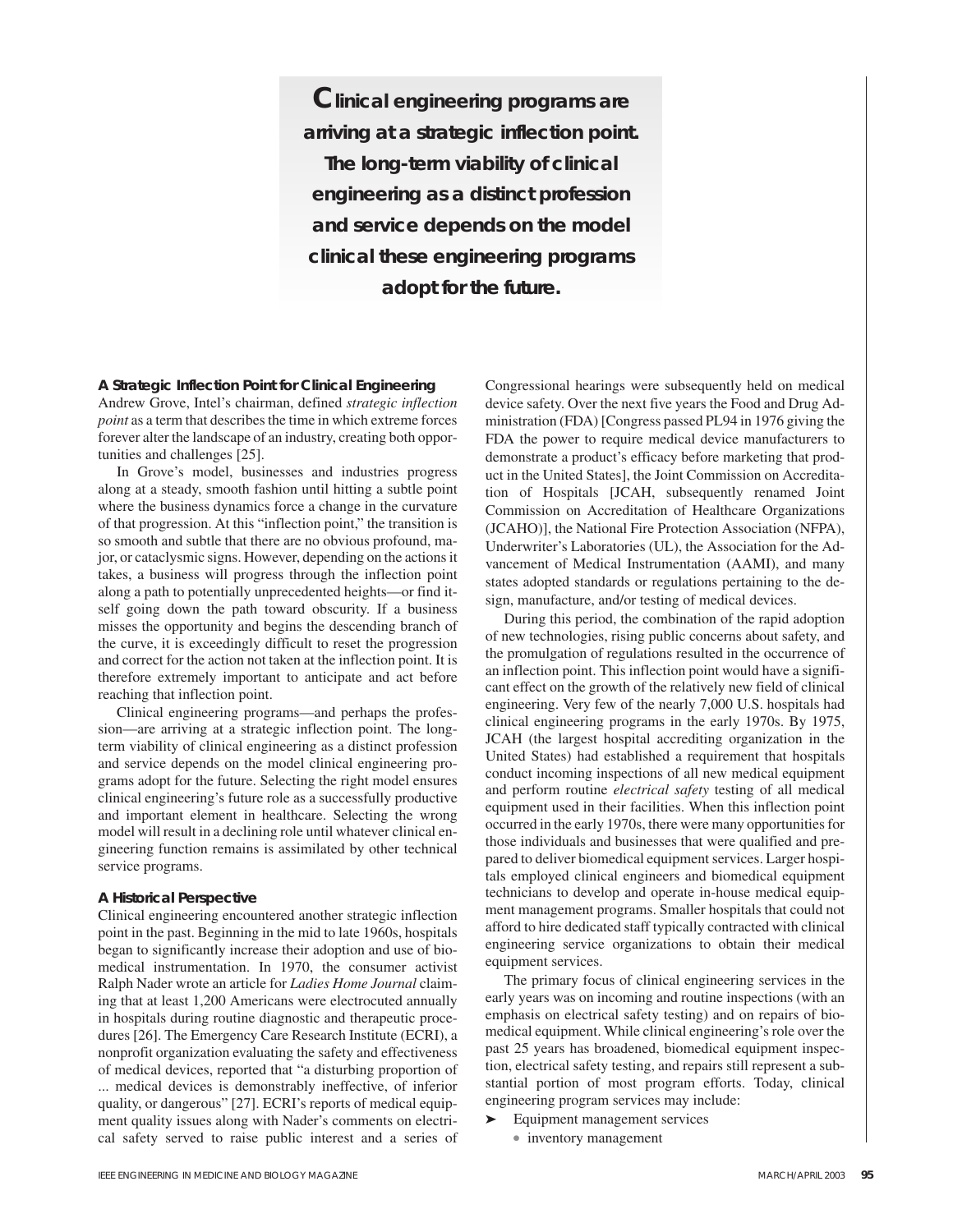**Clinical engineers can be expected to develop organizational, project management, strategic planning, and investigative skills to ensure 24/7 availability of safe and effective healthcare technology.**

- risk analysis
- evaluation of new devices and systems prior to acquisition
- vendor management
- compliance (e.g., government, accrediting standards)
- educational services (for equipment users and clinical engineering staff)
- device tracking (hazards and recalls)
- root cause analysis of adverse outcomes, incident investigation, and reporting:
- quality assurance
- ➤ Technical Services
	- Inspection and testing (functional, safety, performance)
	- calibration
	- preventive maintenance
	- corrective maintenance (repair).

Other than a broadening of the services offered, clinical engineering has not significantly changed. Given the technological, economic, cultural, and regulatory dynamics at work in the healthcare industry now, clinical engineering *will* be transformed over the next few years. The nature and success of that transformation depends on the action we as clinical engineers take now.

#### **Take Action Now!**

*"If you want to prosper on the other side of a strategic inflection point, you must take action before you get there."* Andrew S. Grove, Intel chairman & co-founder

While still being mindful of our current business, we must lay the foundation for the future now. We cannot wait for events to overtake us or we risk irrelevance.

Clinical engineering must …

➤ **Adopt a systems and process approach.** Clinical engineering services have traditionally been oriented toward the management of discrete devices (i.e., *equipment* management). Systems and processes (i.e., *technology* management) were dealt with only marginally when they were dealt with at all. Consideration of systems and processes requires looking at the big picture—not focusing on discrete devices but understanding how individual devices must interconnect to accomplish a technical process. Clinical engineering must become more systems and process oriented. Increasingly, biomedical devices are becoming part of integrated technology systems. Technology will

significantly contribute to quality of care, patient safety, patient outcomes, health data integrity, and availability issues. These issues involve processes and require a systems approach in their management.

- ➤ **Add basic information technology and telecommunications skills.** For years the trend has been for biomedical devices and systems to process increasing amounts of data and for these systems to be networked together to share this data. Today microprocessor, RAM, firmware, software, I/O port, and Ethernet are terms equally applicable to both biomedical and IT systems. This confluence of biomedical, IT, and telecommunications technologies will continue in healthcare. IT and telecommunication technologies will supply the backbone along which integrated biomedical systems will operate. Clinical engineering must develop basic proficiencies in IT and telecommunications. To insure support and coverage of these merging technologies, clinical engineering must also be prepared to integrate its services at an appropriate level with those of IT and telecommunications.
- ➤ **Monitor technological, regulatory, economic, and other developments**. Clinical engineering must monitor the developments likely to impact the value of its contribution to the organization. Clinical engineering services should be structured so as to take these developments into consideration and provide the maximum value. Clinical engineering should become proficient at new key technologies, be prepared to address new regulatory pressures, and to account for economic issues in its technology planning.
- ➤ **Become conversant in the "business" of technology.** Clinical engineering must acquire expertise in the economic nuances pertaining to the adoption and use of technology, including cost/benefit analyses, return on investment (ROI), and life-cycle cost analyses. These considerations are typically the prima facie support for technology-related decisions made by healthcare executives. Clinical engineering must be prepared to supply these decision makers with this information.
- Plan for the integration of existing and new medical **technologies.** Existing (i.e., *legacy*) and new technologies will be integrated. Clinical engineering must anticipate the need for integration, understand the implications, and possess the skills necessary to successfully manage the integration process.
- ➤ **Develop systems and infrastructure to support technology in nontraditional venues.** Healthcare will in-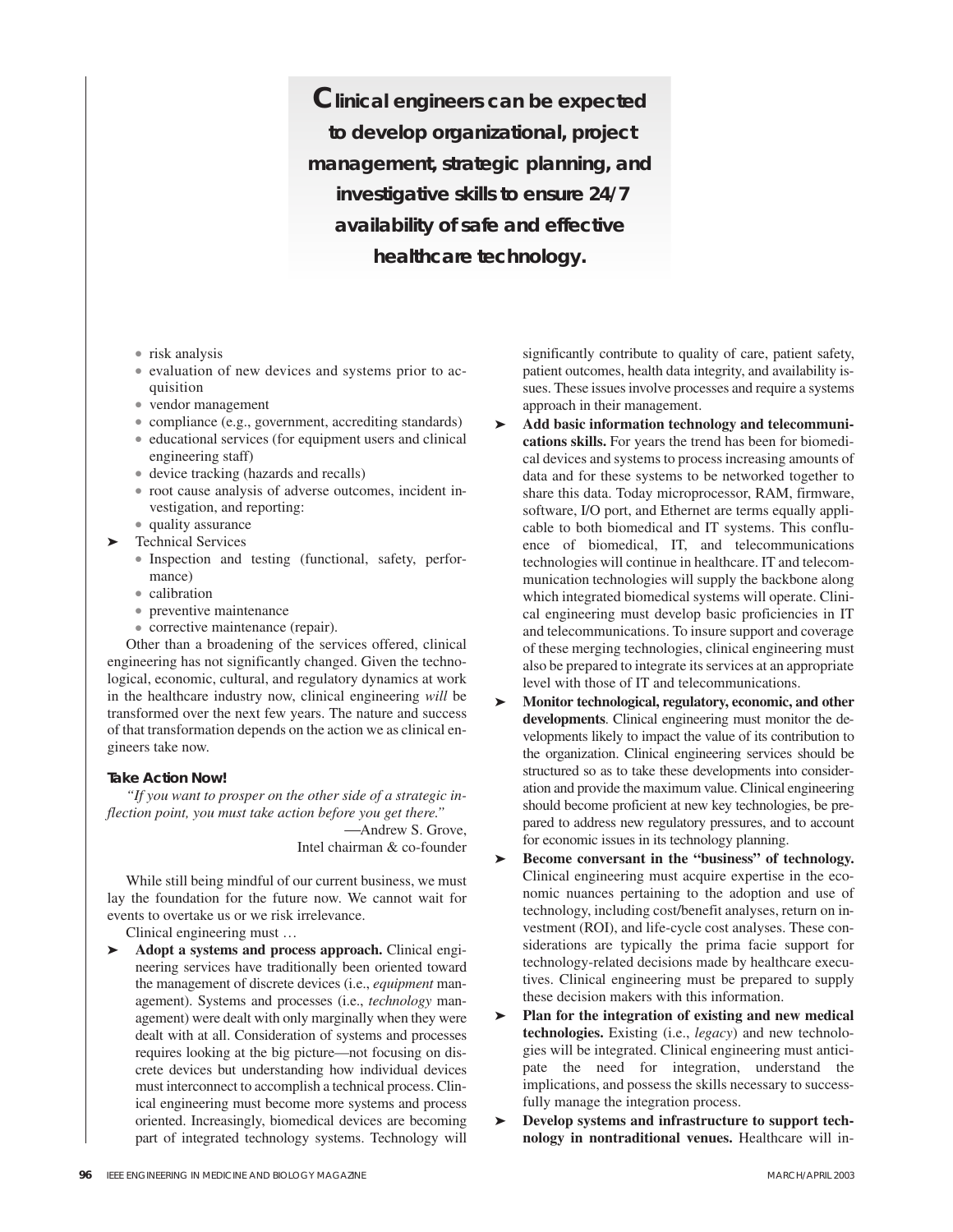creasingly be delivered outside traditional venues (e.g., hospitals and clinics). Clinical engineering must be prepared to incorporate and support medical technology in nontraditional locations (e.g., patient's home, assisted living facility, office, school, and public areas) by developing the necessary systems and infrastructure.

- ➤ **Closely examine existing clinical engineering services and practices.** Clinical engineering must closely examine its existing services and practices to determine which are necessary for the future and which should be discarded. Clinical engineering cannot afford to expend resources and continue providing services for which there is little or no demonstrable benefit.
- ➤ **Incorporate continuing education.** The pace of the healthcare technology revolution is quickening. Clinical engineering's only hope of making a contribution to the successful adoption of new technologies is to embrace a regimen of continuing education. Such education should include programs offered by universities, professional peer organizations, trade groups, and manufacturers. This education should also include regular literature research to identify current developments in technology and issues related to its adoption.
- ➤ **Build relationships with other stakeholders**. Teamwork is critical if the healthcare industry has any hope of effectively dealing with the technological, economic, regulatory, and social issues it must address in the coming years. Clinical engineering should identify stakeholders in the technology implementation process and should work to establish effective relationships with these key individuals and groups.
- ➤ **Develop a plan to transition from existing to future services.** Clinical engineering must develop and begin implementing a plan to transition from existing to future services. The plan must provide for acquisition of necessary skills and resources, education of clients as well as staff, and schedules to insure the transition is smooth.
- ➤ **Formulate a vision for clinical engineering within the organization.** Clinical engineering must develop and articulate a clear vision that is closely aligned with the vision and mission of the organization(s) served but in any case insures the vision promotes *quality*, *service*, and *innovation*.

#### **Future Scope of Clinical Engineering Services**

The clinical engineer's education and experience typically endow him or her with a fundamental understanding not only of relevant technologies but also of the physiological systems on which that technology is applied, of the healthcare environment in which the technology is used, and of the regulatory framework in which the technology exists. Clinical engineers can be expected to develop organizational, project management, strategic planning, and investigative skills to ensure 24/7 availability of safe and effective healthcare technology.

Given the forces for change and the clinical engineer's inherent and unique aptitudes, clinical engineering's future services are likely to include the following areas.

#### *Management and Consulting Services*

#### *Inventory and Asset Management*

To remain viable, any business must effectively manage its assets, and an accurate inventory is a fundamental component of any effective asset management program. Clinical engineering has in the past assumed, and should continue assuming, primary responsibility for maintaining the detailed inventory information on medical devices and systems. The basic inventory information includes quantity, type, owner, acquisition/warranty dates, and monetary value of medical devices and systems. Additionally, clinical engineering needs to regularly assess and update a broad range of information on these devices and systems including:

- ➤ current location
- ➤ associated devices and systems (i.e., a record of interconnections to other devices and systems)
- ➤ current physical and operating condition
- degree of obsolescence
- ➤ operating and service requirements and responsibilities
- ➤ operating & service history
- ➤ safety risk to patients/staff associated with device/system misapplication, failure, or lack of availability
- ➤ financial risk to organization in case of device/system failure (i.e., is device/system *mission critical*?)
- ➤ history of recalls and reported hazards.

Once collected, clinical engineering should *use* the above asset information to:

- ➤ provide a document trail regarding the condition, use, and servicing of devices and systems
- ➤ prepare capital budgets and schedule upgrades or replacements of worn or obsolete devices and systems
- ➤ encourage the standardization of devices and systems
- ➤ facilitate integration between other devices and systems
- ➤ plan the type, schedule, and source of service (i.e., calibration, inspection, and preventive maintenance)
- ➤ prepare service and operating budgets for medical devices and systems
- ➤ conduct risk analyses and facilitate risk mediation efforts (including disaster planning)
- ➤ analyze performance, integrity, and reliability of devices and systems
- ➤ analyze quality and effectiveness of technical services provided to devices and systems
- ➤ establish the real financial value for the organization's medical technology assets.

#### *Strategic Planning*

The evolution of healthcare technology is rapidly accelerating on a number of fronts. As this increasingly wide array of technology becomes available, it has the potential to positively impact healthcare delivery by improving quality, safety, and availability while reducing costs. However these positive effects can only be realized through careful planning, adoption, and integration of appropriate technologies into the healthcare delivery process. Clinical engineering is uniquely suited to contribute to the strategic planning process. Clinical engineers must be prepared to use their unique abilities to:

- ➤ continually work to sharpen their awareness of existing and newly available technologies
- ➤ evaluate the technical strengths and limitations in the context of the intended applications
- ➤ apply their knowledge of the environment where the devices or systems are to be used to the appropriate selection and configuration of devices and systems
- ➤ plan for installation, integration with other systems, training, and on-going service
- ➤ contribute to cost-benefit and life-cycle cost analyses.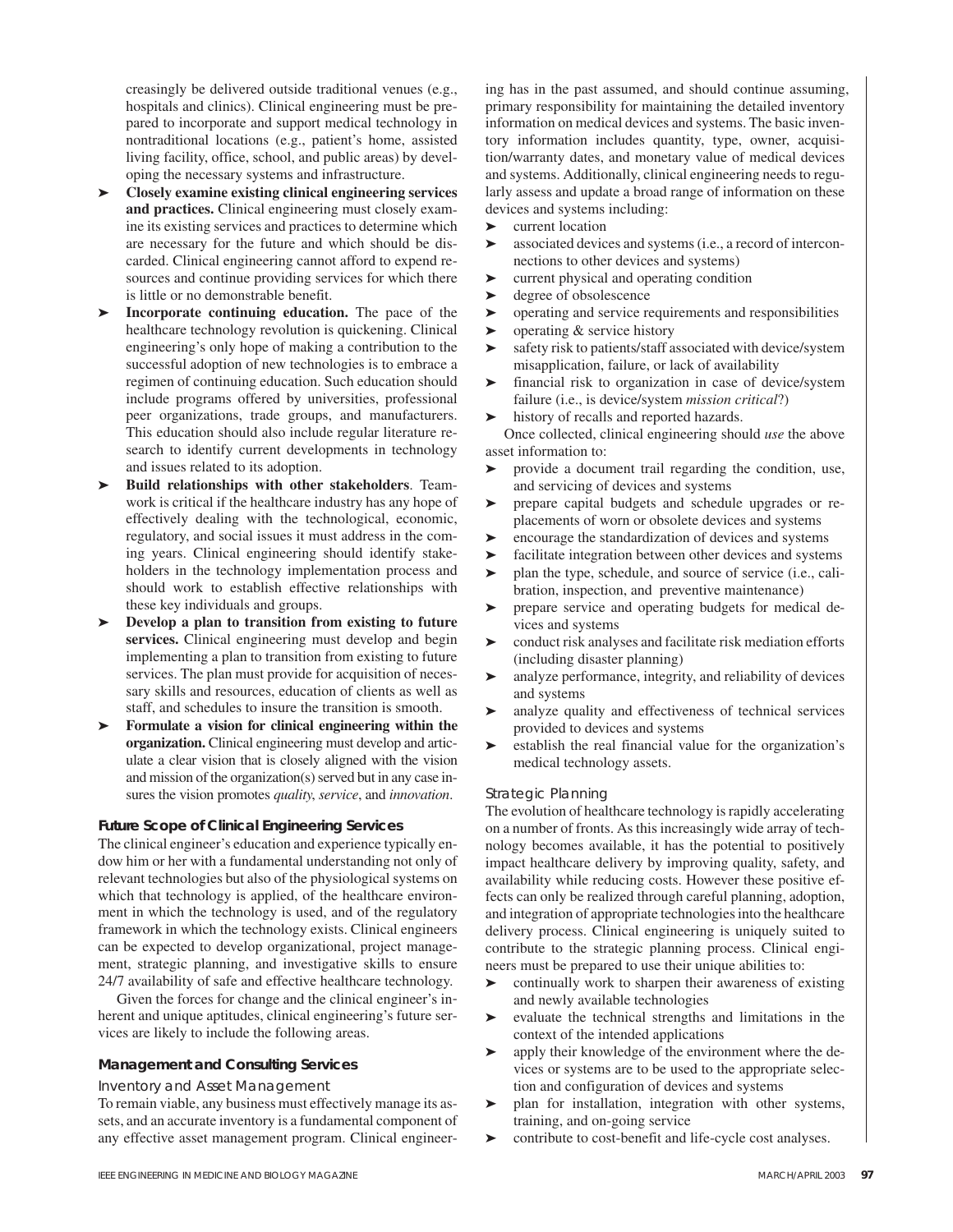#### *Quality and Safety*

In recent years, quality and safety have become and are likely to continue to be a major concern of the U.S. healthcare industry. Technology has the potential to positively contribute to quality and safety but can have a negative impact if not properly managed. To insure technology's impact is positive, clinical engineering must:

- ➤ adopt a quality management system (e.g., ISO 9000, Six Sigma, Malcolm Baldrige, or similar) that will facilitate identifying:
	- performance criteria for technical systems and processes
	- target goals and objectives (benchmarks) associated with use of technology
	- methods for achieving these goals and objectives
	- techniques for measuring progress toward goals and objectives
	- a process for analyzing and improving effectiveness of methods used to achieve goals and objectives
- ➤ implement a risk management program including
	- an assessment program that identifies risks by evaluating the implications of failure of technical systems and their related processes on patient health, patient/staff safety, and the financial well being of the organization
	- a mitigation program that prioritizes identified risks and provides methods for reducing them to an acceptable level
	- provide root cause analysis, investigation, and reporting support when technology and technical processes are involved in adverse outcomes or incidents
	- identify contributing causes
	- propose recommendations to prevent reoccurrence.

#### *Compliance*

Government and industry produce an ever-changing array of regulations and standards that impact healthcare technology. A clinical engineer's role includes insuring compliance with the relevant government, accreditation, and industry standards and initiatives (e.g., FDA, SMDA, HIPAA, JCAHO, IOM, IHE). This requires they understand existing laws, standards, codes, and practices and remain current on changes. Clinical engineering must also take steps to insure technical systems and processes are used and maintained in a manner that insures compliance with all relevant regulations and standards.

#### *Vendor Management*

Vendors include medical technology manufacturers, distributors, and independent service organizations. Since healthcare organizations necessarily deal with vendors to obtain medical technology and technical services, clinical engineering needs to insure the working relationship is an effective one for all parties. Clinical engineering should serve as technical liaison, insuring that vendors have all the information and access necessary for them to deliver appropriate technology and services. Clinical engineering should also:

- ➤ evaluate vendors, their products and services, recommending those who best meet the needs and standards of the organization
- ➤ insure inclusion of necessary terms and conditions in agreements with vendor and regularly insure vendor compliance with those terms/conditions
- ➤ ensure vendor makes available any information, documentation, software, specialized tools, and education necessary to operate or service technology
- ➤ verify integrity of technology supplied
- monitor vendor quality and integrity of services delivered.

#### *Support Services*

#### *Education*

Clinical engineering's role in technical education should continue to evolve. It is important to train users in the proper operation of technical systems. Their expertise in technology and understanding of applications make clinical engineers uniquely well suited to complement application training with education of users on the effective use and basic trouble shooting of devices and systems.

#### *Help Desk*

Clinical engineering should adopt the *help desk* concept. The concept of a help desk comes from the information technology industry. The proliferation of business computers onto the desks of non-IT personnel resulted in the need for a readily identifiable and available source of technical expertise (i.e., the *help desk*). When computer users experienced the inevitable computer problems, they could telephone a software or hardware consultant at a help desk who could talk the users through a solution, thereby solving the problem more quickly and less expensively than could be done by a visit by IT personnel to the user's desk. The use of remote access and remote control software in recent years has further enhanced the ability of the help desk personnel to assist, troubleshoot and solve problems remotely. If clinical engineering were to adopt the help desk approach, it could complement existing services by providing some operating and basic technical support for system and device users (e.g., clinicians and patients). As more and more medical systems are connected via telecommunications, networks, and the Internet, the help desk can perform remote troubleshooting, diagnostics, and system upgrades. Senior technical personnel on the help desk would also be available to support less-experienced technical staff at remote locations.

#### *Technical Services*

#### *Installation and Integration*

Installation of new technology today frequently requires software/hardware configuration and integration into existing systems. The level of integration of medical systems will substantially increase in the future. Clinical engineering's expertise in a wide variety of technical systems and applications makes it well suited to provide guidance and technical assistance in installation and integration services.

#### *Upgrades*

System upgrades will become more commonplace as advances occur in medical hardware and software. Technology owners will attempt to curb costs by staggering upgrades of components and software rather than upgrading an entire system at once. Clinical engineering must be prepared to provide advice and assistance in this upgrade process.

#### *Testing, Inspection, and Preventive Maintenance*

The role of testing, inspection and preventive maintenance will significantly decrease. Devices and systems will still re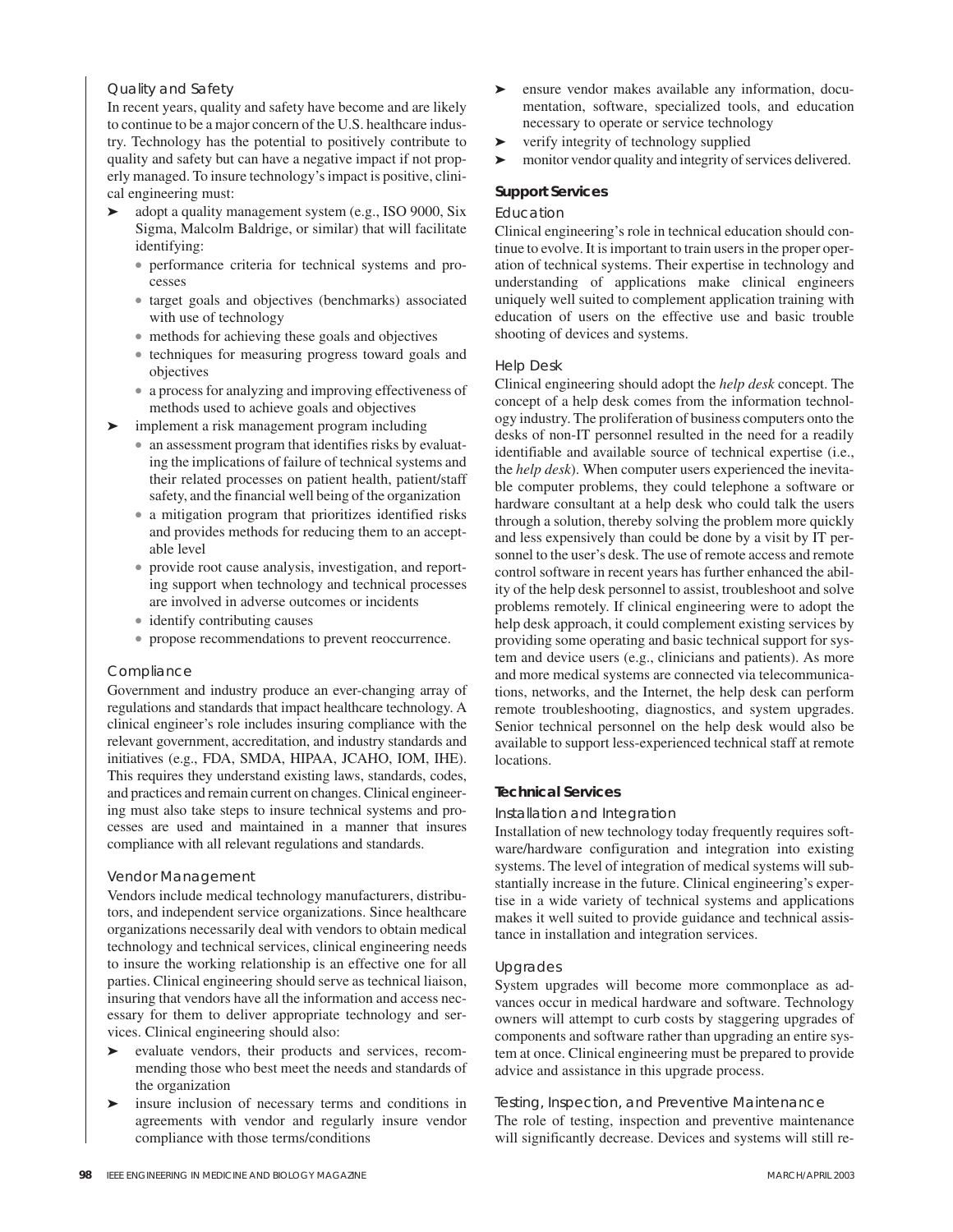quire testing and inspection on installation. However routine testing and inspection on devices and systems where it has been demonstrated that the test/inspection results never vary is questionable both in value and in the use of limited resources. Medical technology has become sufficiently reliable that visual inspections, operational checks, and monitoring of self-diagnostics by technical staff and users will largely replace traditional forms of inspection, testing, and preventive maintenance.

#### *Repair*

Clinical engineering will continue to offer repair services for medical technology, but the amount and nature of repair services will certainly change. Repair services will occupy fewer clinical engineering resources as the technology continues to become more reliable and incorporate self-diagnostics. Repairs will also increasingly focus on troubleshooting and solving problems associated with systems of interconnected devices.

#### **Summary**

Clinical engineering is at a *strategic inflection point*. Technical, economic, regulatory, and cultural dynamics are at work shaping the future of healthcare delivery. As the nature of healthcare delivery is transformed by these forces, the types and mix of technology management and support services needed by the industry are changing significantly. Clinical engineering has a relatively short opportunity to adopt a service model that will meet these changing needs. Delay or failure to adopt an effective service model as we pass through the inflection point will result in a diminished role for clinical engineering in healthcare technology management as other technical professionals move in to fill the need. The question is: *will clinical engineering rise to the challenge?*

#### **Acknowledgments**

The author gratefully acknowledges critique and suggestions from the following during the authors' preparation this article (listed in alphabetical order): Matthew F. Baretich PhD PE CCE CHFM, president, Baretich Engineering Inc; Joseph F. Dyro PhD CCE FACCE FAIMBE, president, Biomedical Resource Group; Izabella A. Gieras MSBME, clinical engineer, Beaumont Services Company LLC; David Harrington PhD MBA, president, SBT Technology Inc.; Barbara V. Laighton BA, manager, Center for Information Technology Services, Skidmore College; Raymond P. Zambuto MSB CCE FASHE, president, Technology in Medicine, Frank R. Painter MSEng CCE FACCE, president, Technology Management Solutions; Malcolm G. Ridgway Ph.D. CCE, senior vice president, Masterplan Inc.



**Stephen L. Grimes** is a senior consultant specializing in clinical engineering and technology management issues. He has served the past 18 years as president of GENTECH, a clinical engineering and computer services firm in upstate New York. Prior to that, he spent 6 years with ECRI and its International Shared Ser-

vices group where he developed risk management and other consulting services and served as regional director for their New York operations. He is a graduate of Purdue University's Biomedical Engineering Program and a Fellow of the American College of Clinical Engineering

**Address for Correspondence:** Stephen L. Grimes, FACCE, Senior Consultant and Analyst, GENTECH, PO Box 800, Saratoga Springs, NY 12866 USA. Tel.: +1 518 587 4000. E-mail: slgrimes@nycap.rr.com.

#### **References**

[1] S.J. Fonash, "Micro and nano technology: Impact on biomedical science and practice," presented at AAMI Conf., Minneapolis, MN, June 2002.

[2] G. Moore, "Moore's Law." [Online] Available: http://www.intel.com/research/silicon/mooreslaw.htm.

[3] J.H. Frenster, "Expert systems and open systems in medical artificial intelligence," *Proc. Amer. Assoc. Medical Systems and Informatics, Congress 89*, vol. 7, pp. 118-120, 1989 [Online]. Available http://matrixcognition.com/origin02.htm

[4] *Autonomic Computing: IBM Perspective on the State of Information Technology*, Armonk, NY: International Business Machines, Oct. 2001.

[5] W. Gibbs, "Autonomic computing," *Sci. Amer.*, May 6, 2002.

[6] W.W. George, "The future of 21st century health: Getting the right care," presented at the Harvard Business School Consumer-Driven Health Care Conf., Nov. 18, 1999.

[7] Health Forum, Almanac of Policy Issues, Policy News Publishing [Online]. Available http://www.policyalmanac.org/health/index.shtml

[8] S. Heffler et al., "Trends: Health spending projections for 2002-2012," *Health Affairs*, vol. W3, pp. 54-65, Feb. 7, 2003.

[9] "Healthcare crisis: Who's at risk?," Public Broadcasting System (PBS), June 8, 2000 [Online]. Available http://www.pbs.org/healthcarecrisis/healthinsurance.html

[10] "Tracking healthcare costs: Hospital care key cost driver in 2000," Center for Studying Health System Change, June 2000 [Online]. Available http://www.hschange.com/content/380/

[11] World Health Organization, "World health report 2000," October 4, 2001 [Online]. Available http://www.who.int/whr/2000/en/report.htm

[12] S. Woolhandler and D.U. Himmelstein, "The deteriorating administrative efficiency of the U.S. health care system," *New Eng. J. Med.*, vol. 324, pp. 1253-1258, 1991.

[13] J. Hay, S. Forrest, M. Goetghebeur, "Executive summary: Hospital costs in the US," Blue Cross Blue Shield Association, October 15, 2001.

[14] "Recovery oriented computing (ROC): Motivation, definition, techniques, and case studies," U.C. Berkeley, March 16, 2002.

[15] "Census Bureau projections," *U.S. Dept. Commerce News*, January 13, 2000 [Online]. Available http://www.census.gov/Press-Release/www/2000/cb00-05.html

[16] "Crossing the quality chasm: a new health system for the 21st century," Committee on Quality Health Care in America, Institute of Medicine, 2001.

[17] J.M. Guralnick, et al. "Aging in the Eighties: The prevalence of comorbidity and its association with disability," *Advance Data from Vital and Health Statistics,* no. 170. Hyattsville, MD: National Center for Health Statistics, 1989.

[18] *Chronic Disease Prevention* Web page, National Center for Chronic Disease Prevention and Health Promotion, Centers for Disease Control (CDC) [Online]. Available http://www.cdc.gov/nccdphp/about.htm

[19] S. Wu and A. Green, "Projection of chronic illness prevalence and cost inflation," *RAND Health*, 2000.

[20] M. Duncan, W. Rishel, K. Kleinberg, and J. Klein, "A common sense approach to HIPAA," GartnerGroup, March 2001.

[21] Health Insurance Accountability and Portability Act, US Public Law 104-191, August 21, 1996 [Online]. Available http://aspe.hhs.gov/admnsimp/pl104191.htm

[22] "Crossing the Quality Chasm: A new health system for the 21st century*,"* Committee on Quality Health Care in America, Institute of Medicine, 2001.

[23] "To err is human: building a safer health system," Committee on Quality Health Care in America, Institute of Medicine, 2000.

[24] Radiological Society of North America (RSNA) Web site [Online]. Available http://www.rsna.org/IHE/iheyr3\_connectathon\_2001.shtml

[25] A.S. Grove, *Only the Paranoid Survive*, New York: Random House, 1999.

[26] R. Nader, "Ralph Nader's Most Shocking Exposé," *Ladies Home Journal,* pp. 176-179, Apr. 24, 1970.

[27] "Hospital equipment control programs" *Health Devices*, vol. 1, pp. 75-93, Emergency Care Research Institute, 1971.